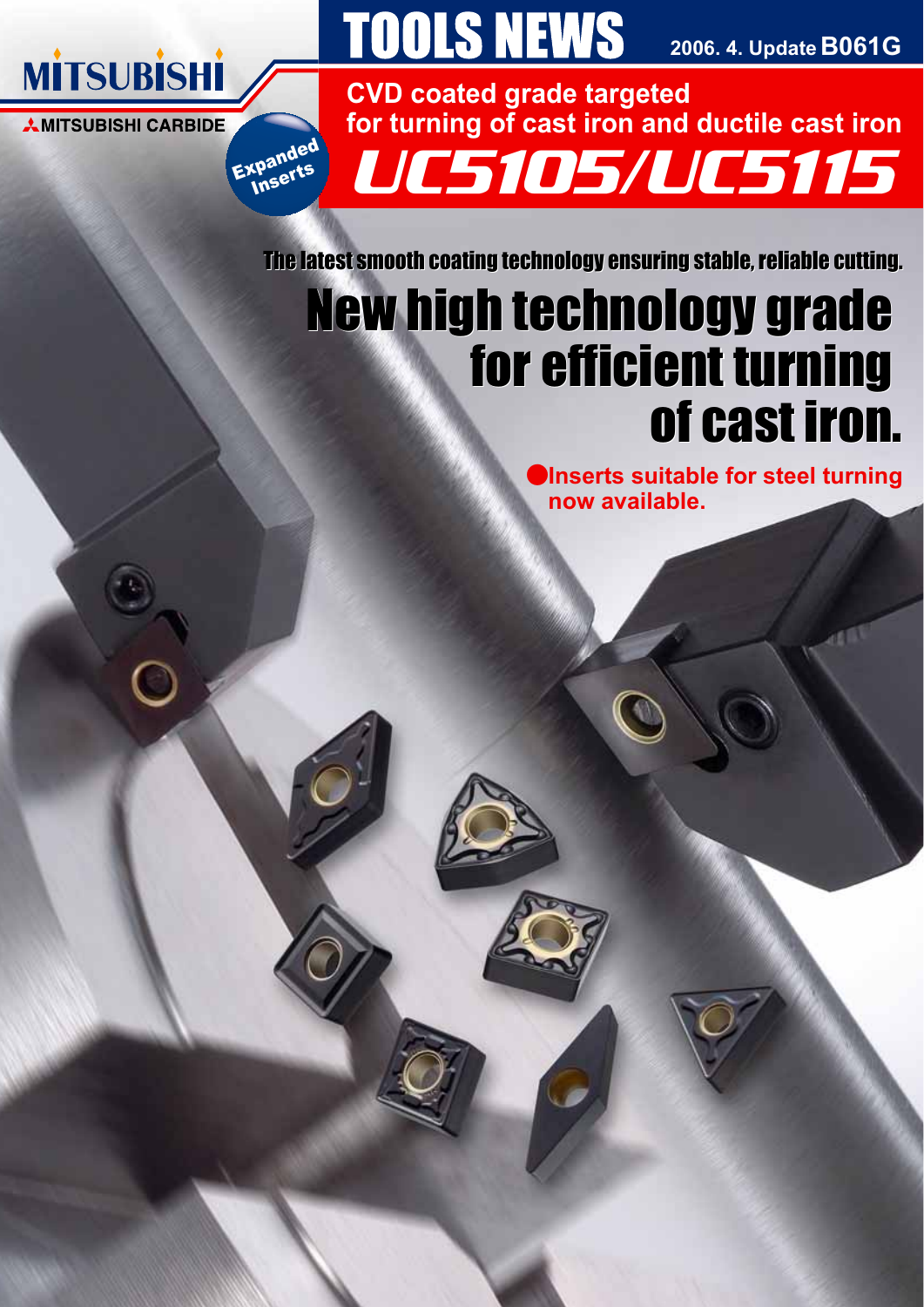

# **Very effective on cast iron and ductile cast iron**

# Newly developed "All-Black Super-Even Coat"

### **Improved wear resistance**

Dramatically increased wear resistance due to the thick Al2O3 (Aluminium oxide), and the strong, fibrous TiCN (Titanium Carbon Nitride) coating layers.

#### **Improved chipping resistance**

The new, smoother-than-normal surface coating prevents welding and edge chipping to allow reliable and stable cutting.

## UC5105

**With a very hard carbide substrate and "All-Black Super-Even Coat."**  Effective for high-speed turning of cast iron and ductile cast iron.

### UC5115

**With a very tough carbide substrate and "All-Black Super-Even Coat."** The first recommended grade for general turning of cast iron and ductile cast iron.



# **Application Range and Recommended Cutting Conditions**

## **@***TOOL NAVI* **SYSTEM**

UC5105/UC5115

Structure of

**TiCN laye** 

 $\log 2$ 

UC5105 with high wear resistance for continuous and high speed turning.

UC5115 with an excellent balance of toughness and wear resistance. Also extremely suitable for long life, high-speed continuous truning of steel.





|                                                                   | <b>Recommended cutting conditions</b> |                              |                  |                  |  |  |  |  |  |  |  |
|-------------------------------------------------------------------|---------------------------------------|------------------------------|------------------|------------------|--|--|--|--|--|--|--|
| Cutting speed (m/min)<br>Tensile strength<br><b>Work Material</b> |                                       |                              |                  |                  |  |  |  |  |  |  |  |
|                                                                   |                                       |                              | <b>UC5105</b>    | <b>UC5115</b>    |  |  |  |  |  |  |  |
| ιK                                                                | Grey cast iron                        | $\leq$ 300MPa                | $300(200 - 400)$ | 250 (150 - 300)  |  |  |  |  |  |  |  |
|                                                                   | Ductile cast iron                     | $\leq$ 450MPa                | $300(200 - 400)$ | 250 (150 - 300)  |  |  |  |  |  |  |  |
|                                                                   |                                       | 500-800MPa                   | 230 (180-300)    | $200(150 - 250)$ |  |  |  |  |  |  |  |
| D                                                                 | Carbon Steel<br><b>Alloy Steel</b>    | <b>Hardness</b><br>180-280HB |                  | 300 (220 - 370)  |  |  |  |  |  |  |  |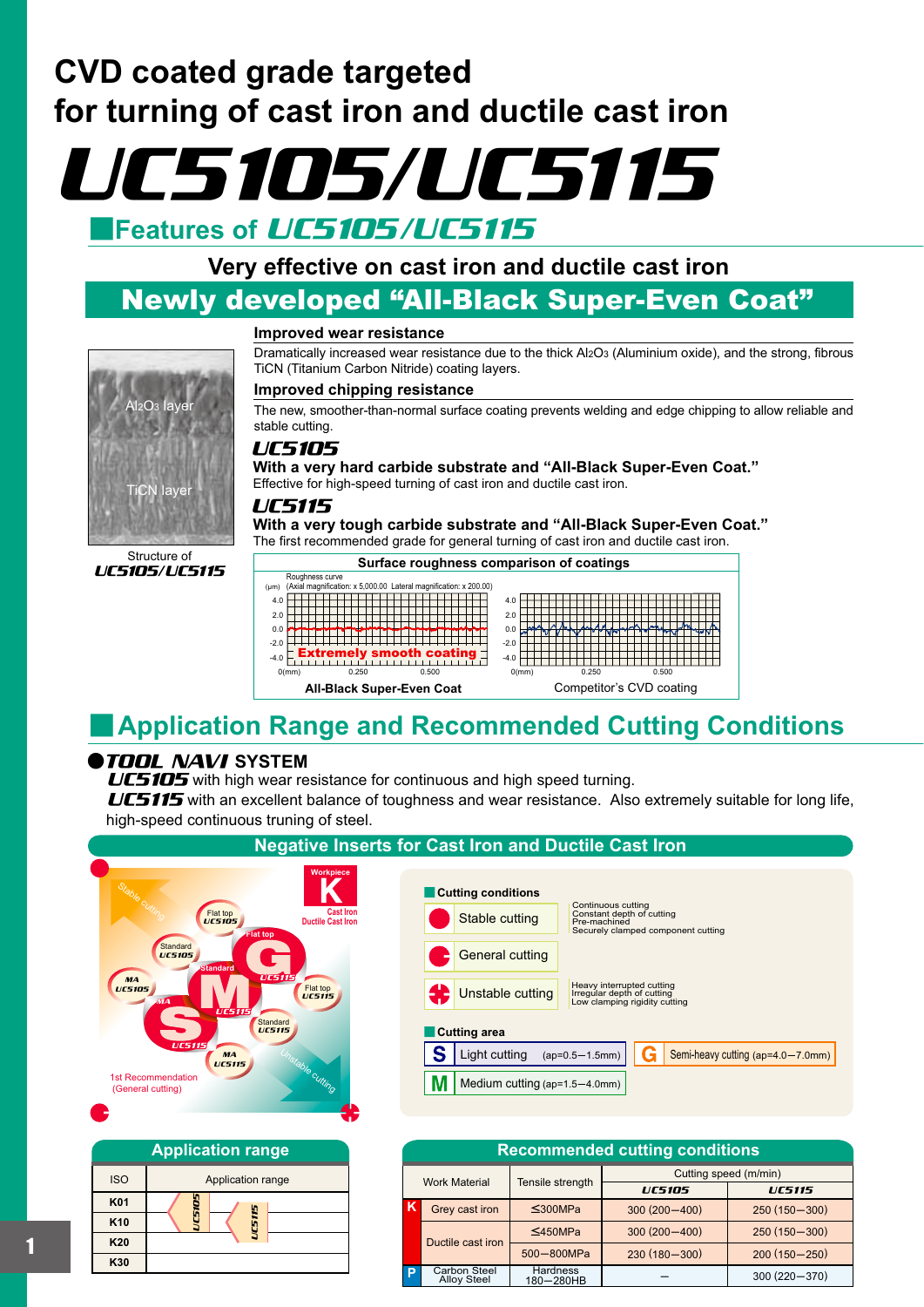# **Chip breaker range for** *UC5115*

# **For Cast Iron Cutting**

| Application           | <b>Breaker</b>           | Features                                                                                                                                                                        | Application                 | <b>Breaker</b> | Features                                                                                                 |
|-----------------------|--------------------------|---------------------------------------------------------------------------------------------------------------------------------------------------------------------------------|-----------------------------|----------------|----------------------------------------------------------------------------------------------------------|
| Light Cutting         | МA                       | Positive land for sharp cutting action.<br>(Geometry)                                                                                                                           | Semi-Heavy<br>Cutting       | Flat top       | Most effective for unstable machining because<br>of the high edge strength.<br>(Geometry)<br>0°-         |
| Medium Cutting        | Standard                 | Flat land gives high cutting edge strength.<br>(Geometry)                                                                                                                       | Efficient<br>.ight Cutting  | <b>SW</b>      | Wit a wiper geometry for high feed rates in the<br>light cutting application area.<br>0.15<br>(Geometry) |
| Semi-Heavy<br>Cutting | <b>GH</b>                | Suitable for interrupted cutting and removing scale.<br>For high feed cutting due to a combination of a wide<br>land and large chip pocket.<br>0.32<br>(Geometry)<br>$18^\circ$ | Efficient<br>Medium Cutting | <b>MW</b>      | With a wiper geometry for high feed cutting<br>in any application area.<br>(Geometry)                    |
|                       | <b>For Steel Cutting</b> |                                                                                                                                                                                 |                             |                |                                                                                                          |
| Application           | <b>Breaker</b>           | Features                                                                                                                                                                        | Application                 | <b>Breaker</b> | Features                                                                                                 |
| -ight Cutting         | <b>SH</b>                | Positive land for sharp cutting action.<br>Good chip control in the light cutting application<br>area.<br>(Geometry)<br>$15^{\circ}$                                            | Cutting<br>edium            | <b>MH</b>      | Flat land gives high cutting edge strength.<br>Good chip control in any application area.<br>(Geometry)  |

## **For Steel Cutting**

| Application       | <b>Breaker</b> | Features                                                                                                             | Application          | <b>Breaker</b> | Features                                                                                                                                                                                  |
|-------------------|----------------|----------------------------------------------------------------------------------------------------------------------|----------------------|----------------|-------------------------------------------------------------------------------------------------------------------------------------------------------------------------------------------|
| Cutting<br>Light  | SΗ             | Positive land for sharp cutting action.<br>Good chip control in the light cutting application<br>area.<br>(Geometry) | Cutting<br>dium<br>Φ | <b>MH</b>      | Flat land gives high cutting edge strength.<br>Good chip control in any application area.<br>(Geometry)                                                                                   |
| Cutting<br>Medium | <b>MA</b>      | Positive land for sharp cutting action.<br>Good chip control in any application area.<br>(Geometry)                  | Cutting<br>edium     | MV             | Positive land for sharp cutting action.<br>Chip breaker geometry suitable for<br>copying and back turning.<br>(Geometry)<br>$30^{\circ}$<br>Good chip control in any<br>application area. |

# **Cutting Performance of** *UC5105/UC5115*

### **Wear Resistance**

**High speed turning of Gray cast iron (JIS FC300) (vc=600m/min)**

UC5105 **exhibits extraordinary wear resistance similar to that of ceramic grades!**

<Cutting conditions> Insert Tool Cutting speed : 600m/min Feed Depth of cut : 1.5mm Coolant External continuous cutting : CNMA120408 : PCLNL2525M12 : 0.3mm/rev : Dry cutting



## **Fracture Resistance**

### **Interrupted facing of ductile cast iron (JIS FCD450)**

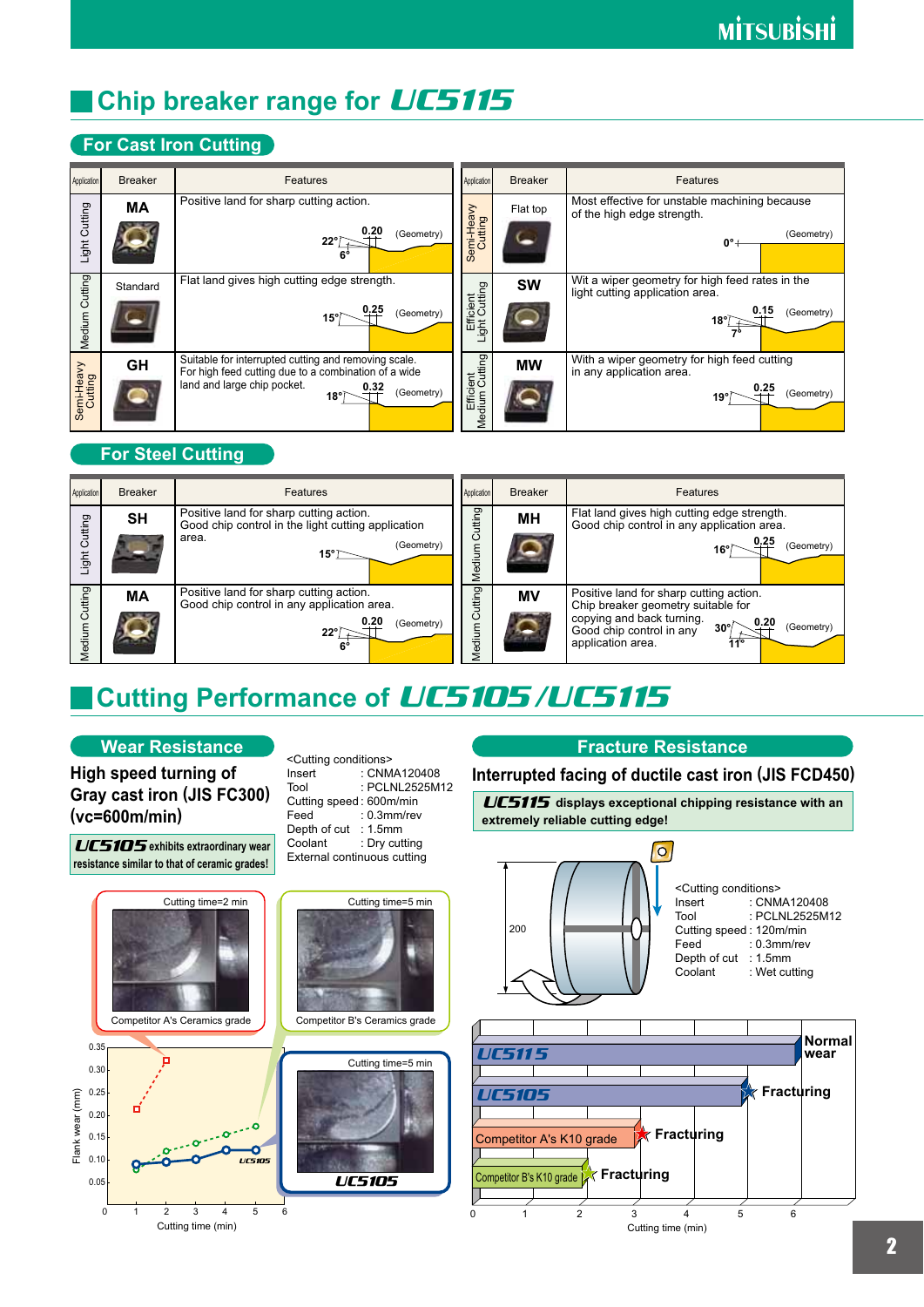# UC5105/UC5115

### **Inserts**

### a**Negative Insert (With hole)**

|                       |                                    |               | <b>Stock</b>  |                |                | Dimensions (mm) |                |                                                |
|-----------------------|------------------------------------|---------------|---------------|----------------|----------------|-----------------|----------------|------------------------------------------------|
| Sharp                 | <b>Order Number</b>                | <b>UC5105</b> | <b>UC5115</b> | D <sub>1</sub> | S <sub>1</sub> | Re              | D <sub>2</sub> | Geometry                                       |
| <b>Flat Top</b>       | <b>CNMA120404</b>                  | $\bullet$     | $\bullet$     | 12.7           | 4.76           | 0.4             | 5.16           |                                                |
|                       | 120408                             | 0             | $\bullet$     | 12.7           | 4.76           | 0.8             | 5.16           |                                                |
|                       | 120412                             |               | ●             | 12.7           | 4.76           | 1.2             | 5.16           | Re<br>Re                                       |
|                       | 120416                             |               | 0             | 12.7           | 4.76           | 1.6             | 5.16           | ã                                              |
|                       | 160612                             |               |               | 15.875         | 6.35           | 1.2             | 6.35           |                                                |
|                       | 160616                             | 0             | $\bullet$     | 15.875         | 6.35           | 1.6             | 6.35           | $80^\circ$<br>D <sub>1</sub>                   |
|                       | 190612                             |               | $\bullet$     | 19.05          | 6.35           | 1.2             | 7.93           | S1                                             |
|                       | 190616                             | $\bullet$     | $\bullet$     | 19.05          | 6.35           | 1.6             | 7.93           |                                                |
| <b>Standard</b>       | <b>CNMG120404</b>                  | $\bullet$     | $\bullet$     | 12.7           | 4.76           | 0.4             | 5.16           |                                                |
| <b>Breaker</b>        | 120408                             | $\bullet$     | $\bullet$     | 12.7           | 4.76           | 0.8             | 5.16           |                                                |
|                       | 120412                             |               | 0             | 12.7           | 4.76           | 1.2             | 5.16           | Re<br>Re                                       |
|                       | 120416                             |               |               | 12.7           | 4.76           | 1.6             | 5.16           |                                                |
|                       | 160612                             |               | ●             | 15.875         | 6.35           | 1.2             | 6.35           | g                                              |
|                       | 160616                             | $\bullet$     | $\bullet$     | 15.875         | 6.35           | 1.6             | 6.35           | D <sub>1</sub><br>S <sub>1</sub>               |
|                       | 190612                             |               | $\bullet$     | 19.05          | 6.35           | 1.2             | 7.93           | $80^\circ$                                     |
| Medium Cutting        | 190616                             |               | $\bullet$     | 19.05          | 6.35           | 1.6             | 7.93           |                                                |
| <b>GH</b>             | <b>CNMG120408-GH</b>               | $\bullet$     | $\bullet$     | 12.7           | 4.76           | 0.8             | 5.16           |                                                |
| <b>Breaker</b>        | 120412-GH                          | $\bullet$     | $\bullet$     | 12.7           | 4.76           | 1.2             | 5.16           | Re<br>Re                                       |
|                       | 120416-GH                          |               | 0             | 12.7           | 4.76           | 1.6             | 5.16           |                                                |
|                       | 160612-GH                          |               | $\bullet$     | 15.875         | 6.35           | 1.2             | 6.35           |                                                |
|                       | 160616-GH                          |               | O             | 15.875         | 6.35           | 1.6             | 6.35           |                                                |
|                       | 190612-GH                          |               | $\bullet$     | 19.05          | 6.35           | 1.2             | 7.93           | D <sub>1</sub><br>S1<br>$80^\circ$             |
| Semi-Heav<br>Cutting  | 190616-GH                          |               | $\bullet$     | 19.05          | 6.35           | 1.6             | 7.93           |                                                |
| <b>MA</b>             | <b>CNMG120404-MA</b>               | $\bullet$     | $\bullet$     | 12.7           | 4.76           | 0.4             | 5.16           |                                                |
| <b>Breaker</b>        | 120408-MA                          | $\bullet$     | $\bullet$     | 12.7           | 4.76           | 0.8             | 5.16           |                                                |
|                       | 120412-MA                          |               | $\bullet$     | 12.7           | 4.76           | 1.2             | 5.16           |                                                |
|                       | 120416-MA                          | $\bullet$     | $\bullet$     | 12.7           | 4.76           | 1.6             | 5.16           | Re<br>Re                                       |
|                       | 160608-MA                          |               | $\Box$        | 15.875         | 6.35           | 0.8             | 6.35           | 5g                                             |
|                       | 160612-MA                          |               | $\bullet$     | 15.875         | 6.35           | 1.2             | 6.35           |                                                |
|                       | 160616-MA                          |               | 0             | 15.875         | 6.35           | 1.6             | 6.35           | D <sub>1</sub><br>S <sub>1</sub><br>$80^\circ$ |
|                       | 190612-MA                          | 0             | $\bullet$     | 19.05          | 6.35           | 1.2             | 7.93           |                                                |
| Medium Cutting        | 190616-MA                          |               | $\bullet$     | 19.05          | 6.35           | 1.6             | 7.93           |                                                |
| MH                    | <b>CNMG120404-MH</b>               |               |               | 12.7           | 4.76           | 0.4             | 5.16           |                                                |
| <b>Breaker</b>        | (NEW)<br><b>NEW</b><br>120408-MH   |               | $\bullet$     | 12.7           | 4.76           | 0.8             | 5.16           |                                                |
|                       | NEW<br>120412-MH                   |               | 0             | 12.7           | 4.76           | 1.2             | 5.16           | Re<br>Re                                       |
|                       | <b>NEW</b><br>120416-MH            |               | $\bullet$     | 12.7           | 4.76           | 1.6             | 5.16           |                                                |
|                       | <b>NEW</b><br>160608-MH            |               | ●             | 15.875         | 6.35           | 0.8             | 6.35           | ã                                              |
|                       | <b>NEW</b><br>160612-MH            |               | $\bullet$     | 15.875         | 6.35           | 1.2             | 6.35           |                                                |
|                       | NEW<br>160616-MH                   |               | $\bullet$     | 15.875         | 6.35           | 1.6             | 6.35           | D <sub>1</sub><br>S <sub>1</sub><br>$80^\circ$ |
|                       | NEW<br>190612-MH                   |               | $\bullet$     | 19.05          | 6.35           | 1.2             | 7.93           |                                                |
| <b>Medium Cutting</b> | <b>NEW</b><br>190616-MH            |               | $\bullet$     | 19.05          | 6.35           | 1.6             | 7.93           |                                                |
|                       |                                    |               | $\Box$        | 12.7           | 4.76           | 0.4             | 5.16           |                                                |
| ΜV<br><b>Breaker</b>  | <b>CNMG120404-MV</b><br>NEW<br>NEW |               | $\Box$        | 12.7           | 4.76           | 0.8             | 5.16           | Re.<br>Re                                      |
|                       | 120408-MV                          |               |               | 12.7           | 4.76           | 1.2             | 5.16           |                                                |
|                       | <b>NEW</b><br>120412-MV            |               | $\Box$        |                |                |                 |                | $\bigoplus$                                    |
|                       | <b>NEW</b><br>120416-MV            |               | $\Box$        | 12.7           | 4.76           | 1.6             | 5.16           |                                                |
|                       |                                    |               |               |                |                |                 |                | $80^{\circ}$<br>D <sub>1</sub><br>S1           |
| Medium Cutting        |                                    |               |               |                |                |                 |                |                                                |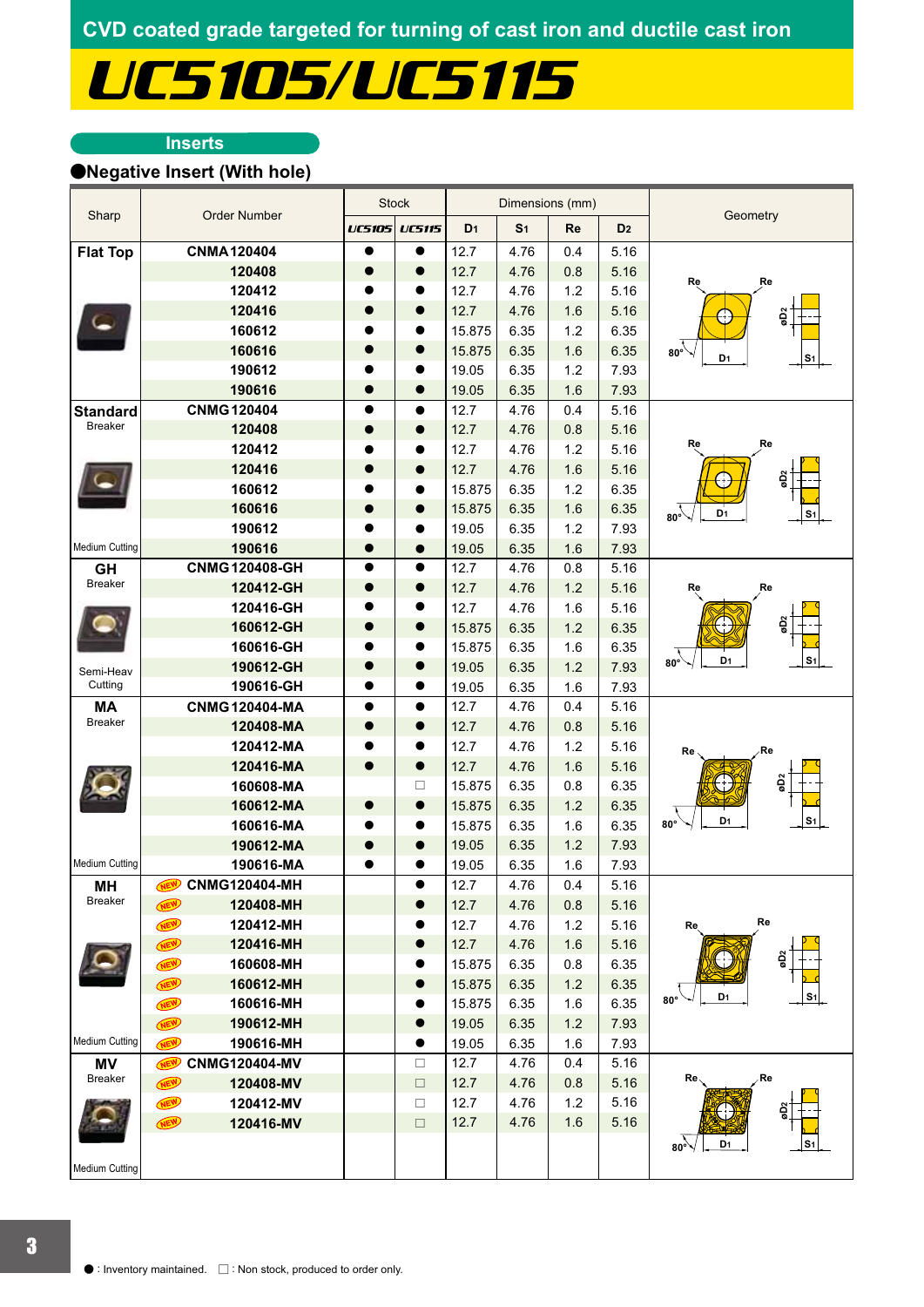|                                  |                                                 |               | <b>Stock</b>           |                | Dimensions (mm) |           |                | Geometry                                             |
|----------------------------------|-------------------------------------------------|---------------|------------------------|----------------|-----------------|-----------|----------------|------------------------------------------------------|
| Sharp                            | <b>Order Number</b>                             | <b>UC5105</b> | <b>UC5115</b>          | D <sub>1</sub> | S <sub>1</sub>  | <b>Re</b> | D <sub>2</sub> |                                                      |
| <b>MW</b>                        | <b>CNMG120408-MW</b>                            |               | O                      | 12.7           | 4.76            | 0.8       | 5.16           |                                                      |
| <b>Breaker</b>                   | 120412-MW                                       |               |                        | 12.7           | 4.76            | 1.2       | 5.16           | Re<br>Re                                             |
| <b>Medium Cutting</b><br>(Wiper) |                                                 |               |                        |                |                 |           |                | 2Dz<br>D1<br>S <sub>1</sub><br>$80^\circ$            |
| <b>SH</b>                        | <b>CNMG120404-SH</b><br>NEW                     |               | $\Box$                 | 12.7           | 4.76            | 0.4       | 5.16           |                                                      |
| <b>Breaker</b>                   | <b>NEW</b><br>120408-SH                         |               | $\Box$                 | 12.7           | 4.76            | 0.8       | 5.16           | Re<br>Re                                             |
|                                  | 120412-SH<br><b>NEW</b>                         |               | □                      | 12.7           | 4.76            | 1.2       | 5.16           |                                                      |
|                                  |                                                 |               |                        |                |                 |           |                | D <sub>1</sub><br>$80^\circ$                         |
| Light Cutting                    |                                                 |               |                        |                |                 |           |                |                                                      |
| <b>SW</b><br><b>Breaker</b>      | <b>CNMG120404-SW</b><br><b>NEW</b><br>120408-SW |               | $\bullet$<br>$\bullet$ | 12.7           | 4.76            | 0.4       | 5.16           | Re<br>Re                                             |
| <b>Light Cutting</b><br>(Wiper)  | <b>NEW</b>                                      |               |                        | 12.7           | 4.76            | 0.8       | 5.16           | Q5<br>D <sub>1</sub><br>S <sub>1</sub><br>$80^\circ$ |
| <b>Flat Top</b>                  | <b>DNMA150404</b>                               | $\bullet$     | $\bullet$              | 12.7           | 4.76            | 0.4       | 5.16           | Re<br>$55^{\circ}$                                   |
|                                  | 150408                                          | $\bullet$     | $\bullet$              | 12.7           | 4.76            | 0.8       | 5.16           |                                                      |
|                                  | 150412                                          | O             | $\bullet$              | 12.7           | 4.76            | 1.2       | 5.16           | øD <sub>2</sub>                                      |
|                                  | 150416                                          | □             | $\Box$                 | 12.7           | 4.76            | 1.6       | 5.16           |                                                      |
|                                  | 150608                                          |               | $\bullet$              | 12.7           | 6.35            | 0.8       | 5.16           | D <sub>1</sub><br>S <sub>1</sub>                     |
|                                  | 150612                                          | $\bullet$     | $\bullet$              | 12.7           | 6.35            | 1.2       | 5.16           |                                                      |
| <b>Standard</b>                  | <b>DNMG150404</b>                               | $\bullet$     | $\bullet$              | 12.7           | 4.76            | 0.4       | 5.16           | Re<br>$55^{\circ}$                                   |
| <b>Breaker</b>                   | 150408                                          |               | $\bullet$              | 12.7           | 4.76            | 0.8       | 5.16           |                                                      |
|                                  | 150412                                          | 0             | $\bullet$              | 12.7           | 4.76            | 1.2       | 5.16           | ã                                                    |
|                                  | 150604                                          | $\Box$        | $\Box$                 | 12.7           | 6.35            | 0.4       | 5.16           |                                                      |
|                                  | 150608                                          |               | $\bullet$              | 12.7           | 6.35            | 0.8       | 5.16           | D <sub>1</sub><br>S <sub>1</sub>                     |
| <b>Medium Cutting</b>            | 150612                                          | ●             | $\bullet$              | 12.7           | 6.35            | 1.2       | 5.16           |                                                      |
| <b>GH</b><br><b>Breaker</b>      | DNMG150408-GH                                   | $\bullet$     | $\bullet$              | 12.7           | 4.76            | 0.8       | 5.16           | $Re \n\wedge$<br>$55^{\circ}$                        |
|                                  | 150412-GH                                       |               |                        | 12.7           | 4.76            | 1.2       | 5.16           |                                                      |
|                                  | 150608-GH                                       |               |                        | 12.7           | 6.35            | 0.8       | 5.16           | øD2                                                  |
|                                  | 150612-GH                                       | $\bullet$     |                        | 12.7           | 6.35            | 1.2       | 5.16           | D <sub>1</sub><br>S <sub>1</sub>                     |
| Semi-Heavy<br>Cutting            |                                                 |               |                        |                |                 |           |                |                                                      |
| MA                               | <b>DNMG150404-MA</b>                            | $\bullet$     | $\bullet$              | 12.7           | 4.76            | 0.4       | 5.16           |                                                      |
| <b>Breaker</b>                   | 150408-MA                                       | $\bullet$     | $\bullet$              | 12.7           | 4.76            | 0.8       | 5.16           | Re<br>$\backslash 55^\circ$                          |
|                                  | 150412-MA                                       |               |                        | 12.7           | 4.76            | 1.2       | 5.16           | øD <sub>2</sub>                                      |
|                                  | 150608-MA                                       |               | $\bullet$              | 12.7           | 6.35            | 0.8       | 5.16           | $\pm$                                                |
|                                  | 150612-MA                                       | 0             | 0                      | 12.7           | 6.35            | 1.2       | 5.16           | S <sub>1</sub><br>D <sub>1</sub>                     |
| Medium Cutting                   |                                                 |               |                        |                |                 |           |                |                                                      |
| MH<br><b>Breaker</b>             | <b>DNMG150404-MH</b><br>NEW                     |               | $\bullet$              | 12.7           | 4.76            | 0.4       | 5.16           |                                                      |
|                                  | <b>NEW</b><br>150408-MH                         |               | $\bullet$              | 12.7           | 4.76            | 0.8       | 5.16           | $\mathsf{Re}_{\text{max}}$                           |
|                                  | 150412-MH<br><b>NEW</b>                         |               | $\bullet$              | 12.7           | 4.76            | 1.2       | 5.16           | øD <sub>2</sub><br>0                                 |
|                                  | NEW<br>150604-MH                                |               | $\bullet$              | 12.7           | 6.35            | 0.4       | 5.16           |                                                      |
|                                  | 150608-MH<br><b>NEW</b>                         |               | 0                      | 12.7           | 6.35            | 0.8       | 5.16           | D <sub>1</sub>                                       |
| Medium Cutting                   | 150612-MH<br><b>NEW</b>                         |               | $\bullet$              | 12.7           | 6.35            | 1.2       | 5.16           |                                                      |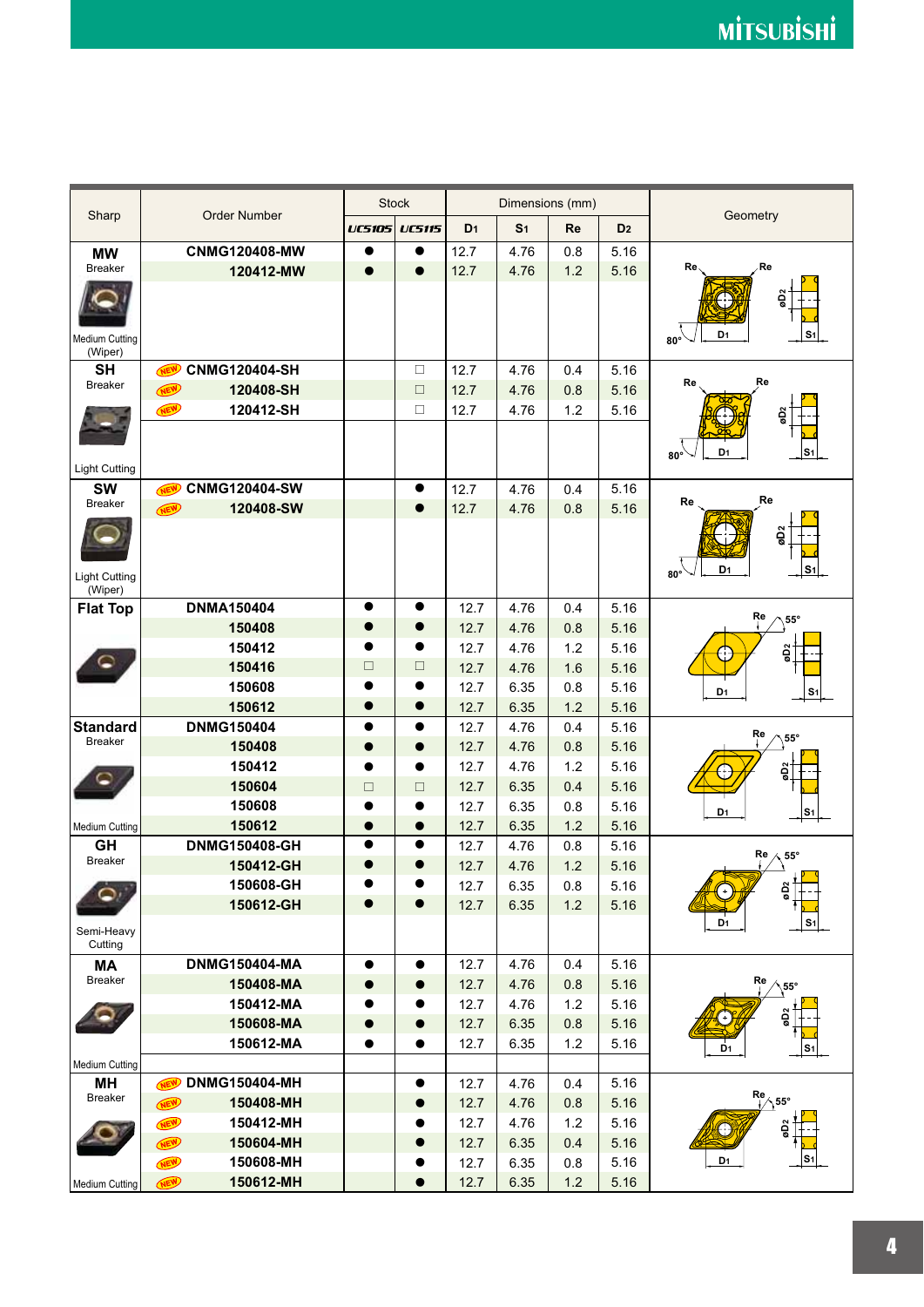# UC5105/UC5115

### **Inserts**

## a**Negative Insert (With hole)**

|                       |                             |               | <b>Stock</b>  |                | Dimensions (mm) |     |                |                                   |
|-----------------------|-----------------------------|---------------|---------------|----------------|-----------------|-----|----------------|-----------------------------------|
| Sharp                 | <b>Order Number</b>         | <b>UC5105</b> | <b>UC5115</b> | D <sub>1</sub> | S <sub>1</sub>  | Re  | D <sub>2</sub> | Geometry                          |
| MV                    | <b>DNMG150404-MV</b><br>NEW |               | $\Box$        | 12.7           | 4.76            | 0.4 | 5.16           |                                   |
| <b>Breaker</b>        | <b>NEW</b><br>150408-MV     |               | $\Box$        | 12.7           | 4.76            | 0.8 | 5.16           |                                   |
|                       | NEW<br>150412-MV            |               | □             | 12.7           | 4.76            | 1.2 | 5.16           | Re<br>$\bigtriangleup$ 55°        |
|                       | NEW<br>150416-MV            |               | $\Box$        | 12.7           | 4.76            | 1.6 | 5.16           |                                   |
|                       | NEW<br>150604-MV            |               | $\Box$        | 12.7           | 6.35            | 0.4 | 5.16           | ğ<br>$\pm$                        |
|                       | NEW<br>150608-MV            |               | $\Box$        | 12.7           | 6.35            | 0.8 | 5.16           | D <sub>1</sub><br>S٠              |
|                       | NEW<br>150612-MV            |               | $\Box$        | 12.7           | 6.35            | 1.2 | 5.16           |                                   |
| Medium Cutting        | <b>NEW</b><br>150616-MV     |               | $\Box$        | 12.7           | 6.35            | 1.6 | 5.16           |                                   |
| <b>MW</b>             | DNMX150408-MW               | $\Box$        | $\Box$        | 12.7           | 4.76            | 0.8 | 5.16           |                                   |
| Breaker               | 150412-MW                   | $\Box$        | $\Box$        | 12.7           | 4.76            | 1.2 | 5.16           | $Re \wedge 55^{\circ}$            |
|                       | 150608-MW                   | $\Box$        | $\Box$        | 12.7           | 6.35            | 0.8 | 5.16           | gD <sub>2</sub>                   |
|                       | 150612-MW                   | $\Box$        | $\Box$        | 12.7           | 6.35            | 1.2 | 5.16           |                                   |
| Medium Cutting        |                             |               |               |                |                 |     |                | S <sub>1</sub><br>D1              |
| (Wiper)<br><b>SH</b>  | <b>DNMG150404-SH</b><br>NEW |               | $\Box$        | 12.7           | 4.76            | 0.4 | 5.16           |                                   |
| <b>Breaker</b>        | 150408-SH<br>NEW            |               | $\Box$        | 12.7           | 4.76            | 0.8 | 5.16           | Re<br>$\wedge$ 55°                |
|                       | 150412-SH<br>NEW            |               | $\Box$        | 12.7           | 4.76            | 1.2 | 5.16           |                                   |
|                       | 150604-SH<br>NEW            |               | $\Box$        | 12.7           | 6.35            | 0.4 | 5.16           | ã                                 |
|                       | 150608-SH<br>NEW            |               | $\Box$        | 12.7           | 6.35            | 0.8 | 5.16           |                                   |
| <b>Light Cutting</b>  | NEW<br>150612-SH            |               | $\Box$        | 12.7           | 6.35            | 1.2 | 5.16           | D1<br>S <sub>1</sub>              |
| <b>Flat Top</b>       | <b>SNMA090308</b>           |               | $\bullet$     | 9.525          | 3.18            | 0.8 | 3.81           |                                   |
|                       | 120408                      |               | $\bullet$     | 12.7           | 4.76            | 0.8 | 5.16           | Re                                |
|                       | 120412                      |               | $\bullet$     | 12.7           | 4.76            | 1.2 | 5.16           | øD2                               |
|                       | 120416                      | $\bullet$     | $\bullet$     | 12.7           | 4.76            | 1.6 | 5.16           |                                   |
|                       | 190612                      |               | $\bullet$     | 19.05          | 6.35            | 1.2 | 7.93           | D <sub>1</sub><br>S1              |
|                       | 190616                      | $\bullet$     | $\bullet$     | 19.05          | 6.35            | 1.6 | 7.93           |                                   |
| <b>Standard</b>       | <b>SNMG120408</b>           | $\bullet$     | $\bullet$     | 12.7           | 4.76            | 0.8 | 5.16           |                                   |
| <b>Breaker</b>        | 120412                      | $\bullet$     | $\bullet$     | 12.7           | 4.76            | 1.2 | 5.16           | Re                                |
|                       | 120416                      | $\bullet$     | $\bullet$     | 12.7           | 4.76            | 1.6 | 5.16           | g<br>D2                           |
|                       | 150612                      | $\Box$        | $\Box$        | 15.875         | 6.35            | 1.2 | 6.35           |                                   |
|                       | 190612                      |               |               | 19.05          | 6.35            | 1.2 | 7.93           | D <sub>1</sub><br>S1              |
| <b>Medium Cutting</b> | 190616                      | 0             | $\bullet$     | 19.05          | 6.35            | 1.6 | 7.93           |                                   |
| GH                    | <b>SNMG120408-GH</b>        |               |               | 12.7           | 4.76            | 0.8 | 5.16           |                                   |
| <b>Breaker</b>        | 120412-GH                   | $\bullet$     | $\bullet$     | 12.7           | 4.76            | 1.2 | 5.16           | ∕ Re                              |
| Semi-Heavy<br>Cutting |                             |               |               |                |                 |     |                | <b>Qo</b><br>S1<br>D <sub>1</sub> |
| MA                    | <b>SNMG120404-MA</b><br>NEW |               | $\Box$        | 12.7           | 4.76            | 0.4 | 5.16           |                                   |
| <b>Breaker</b>        | 120408-MA                   | $\bullet$     | $\bullet$     | 12.7           | 4.76            | 0.8 | 5.16           | Re                                |
|                       | 120412-MA                   |               | $\bullet$     | 12.7           | 4.76            | 1.2 | 5.16           |                                   |
|                       | 120416-MA                   | $\bullet$     | $\bullet$     | 12.7           | 4.76            | 1.6 | 5.16           |                                   |
|                       | 150612-MA                   | 0             | □             | 15.875         | 6.35            | 1.2 | 6.35           |                                   |
|                       | 190612-MA                   |               | $\bullet$     | 19.05          | 6.35            | 1.2 | 7.93           | D <sub>1</sub><br>S1              |
| <b>Medium Cutting</b> | 190616-MA                   |               | $\bullet$     | 19.05          | 6.35            | 1.6 | 7.93           |                                   |
| MH                    | <b>SNMG120404-MH</b><br>NEW |               | $\bullet$     | 12.7           | 4.76            | 0.4 | 5.16           |                                   |
| Breaker               | NEW<br>120408-MH            |               | $\bullet$     | 12.7           | 4.76            | 0.8 | 5.16           | Re                                |
|                       | NEW<br>120412-MH            |               | $\bullet$     | 12.7           | 4.76            | 1.2 | 5.16           | $\bigoplus$<br>ã                  |
|                       | NEW<br>190612-MH            |               | $\bullet$     | 19.05          | 6.35            | 1.2 | 7.93           |                                   |
|                       | <b>NEW</b><br>190616-MH     |               | $\bullet$     | 19.05          | 6.35            | 1.6 | 7.93           | D <sub>1</sub><br>S1              |
| <b>Medium Cutting</b> |                             |               |               |                |                 |     |                |                                   |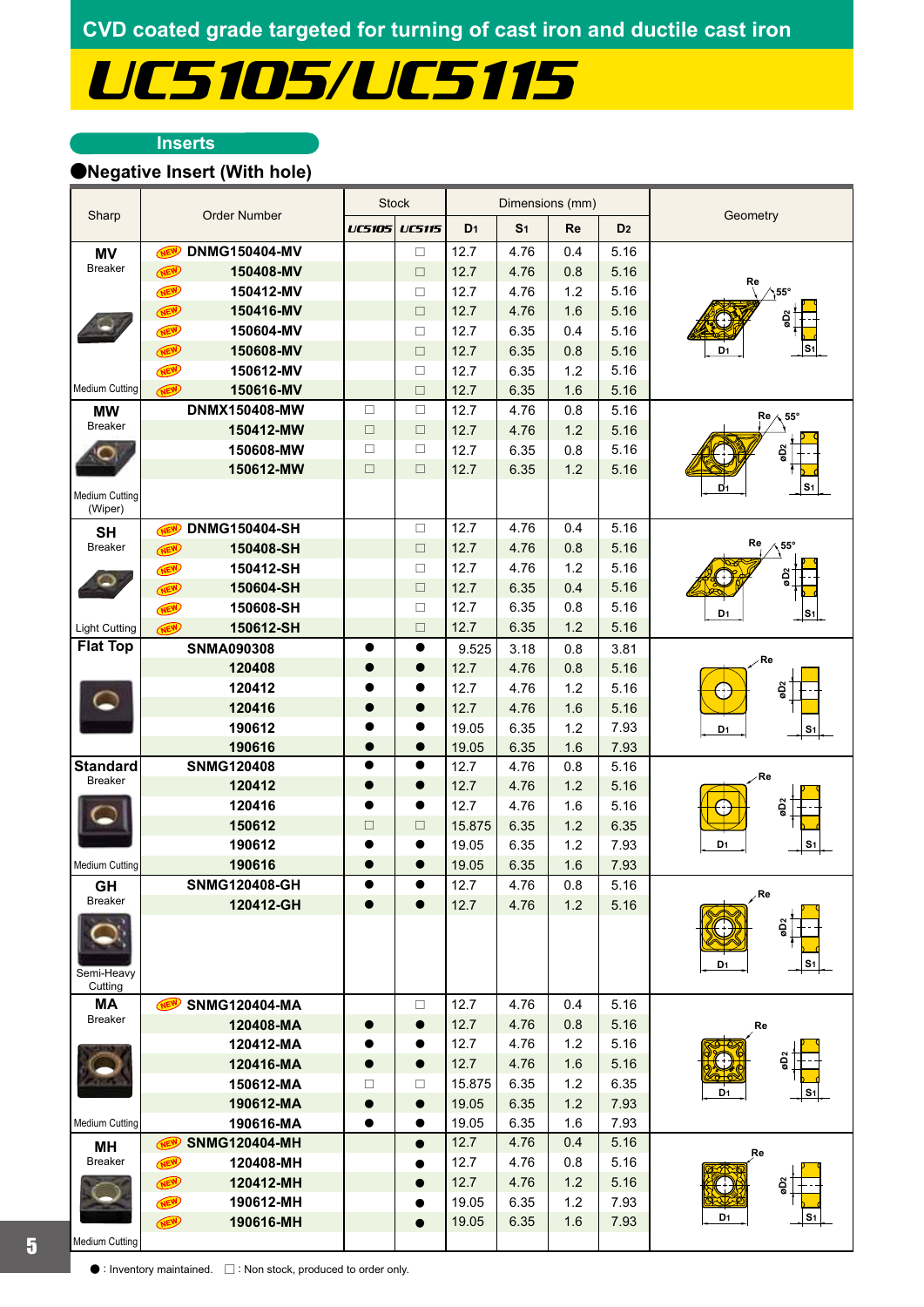|                          |                                    |               | <b>Stock</b>  |                |                | Dimensions (mm) |                |                                  |
|--------------------------|------------------------------------|---------------|---------------|----------------|----------------|-----------------|----------------|----------------------------------|
| Sharp                    | <b>Order Number</b>                | <b>UC5105</b> | <b>UC5115</b> | D <sub>1</sub> | S <sub>1</sub> | Re              | D <sub>2</sub> | Geometry                         |
| <b>MV</b>                | <b>SNMG120404-MV</b><br>NEW        |               | □             | 12.7           | 4.76           | 0.4             | 5.16           |                                  |
| <b>Breaker</b>           | <b>NEW</b><br>120408-MV            |               | $\Box$        | 12.7           | 4.76           | 0.8             | 5.16           | ·R1                              |
|                          | <b>NEW</b><br>120412-MV            |               | □             | 12.7           | 4.76           | 1.2             | 5.16           | $\pm$                            |
|                          |                                    |               |               |                |                |                 |                |                                  |
|                          |                                    |               |               |                |                |                 |                | S۱<br>D <sub>1</sub>             |
| <b>Medium Cutting</b>    |                                    |               |               |                |                |                 |                |                                  |
| <b>SH</b>                | <b>SNMG120404-SH</b><br><b>NEW</b> |               | $\Box$        | 12.7           | 4.76           | 0.4             | 5.16           |                                  |
| <b>Breaker</b>           | <b>NEW</b><br>120408-SH            |               | $\Box$        | 12.7           | 4.76           | 0.8             | 5.16           | Re                               |
|                          | 120412-SH<br>NEW                   |               | $\Box$        | 12.7           | 4.76           | 1.2             | 5.16           | ğ                                |
|                          |                                    |               |               |                |                |                 |                |                                  |
|                          |                                    |               |               |                |                |                 |                | D <sub>1</sub><br>S1             |
| <b>Light Cutting</b>     |                                    |               |               |                |                |                 |                |                                  |
| <b>Flat Top</b>          | <b>TNMA160404</b>                  | $\bullet$     | $\bullet$     | 9.525          | 4.76           | 0.4             | 3.81           |                                  |
|                          | 160408                             | 0             | $\bullet$     | 9.525          | 4.76           | 0.8             | 3.81           |                                  |
|                          | 160412                             |               |               | 9.525          | 4.76           | 1.2             | 3.81           | Re                               |
|                          | 160416                             | 0             | $\bullet$     | 9.525          | 4.76           | 1.6             | 3.81           | gD <sub>2</sub>                  |
|                          | 160420                             |               |               | 9.525          | 4.76           | 2.0             | 3.81           |                                  |
|                          | 220408                             |               |               | 12.7           | 4.76           | 0.8             | 5.16           | D <sub>1</sub><br>S1             |
|                          | 220412                             |               |               | 12.7           | 4.76           | 1.2             | 5.16           |                                  |
|                          | 220416                             | $\bullet$     | $\bullet$     | 12.7           | 4.76           | 1.6             | 5.16           |                                  |
| <b>Standard</b>          | <b>TNMG160404</b>                  | $\bullet$     | $\bullet$     | 9.525          | 4.76           | 0.4             | 3.81           |                                  |
| <b>Breaker</b>           | 160408                             | $\bullet$     | $\bullet$     | 9.525          | 4.76           | 0.8             | 3.81           | ∕Re                              |
|                          | 160412                             |               | ●             | 9.525          | 4.76           | 1.2             | 3.81           |                                  |
|                          | 160416                             |               | $\bullet$     | 9.525          | 4.76           | 1.6             | 3.81           | ဓ္ဓ                              |
|                          | 160420                             |               |               | 9.525          | 4.76           | 2.0             | 3.81           |                                  |
|                          | 220408                             |               |               | 12.7           | 4.76           | 0.8             | 5.16           | D <sub>1</sub><br>S <sub>1</sub> |
|                          | 220412                             |               | ●             | 12.7           | 4.76           | 1.2             | 5.16           |                                  |
| <b>Medium Cutting</b>    | 220416                             | $\bullet$     | $\bullet$     | 12.7           | 4.76           | 1.6             | 5.16           |                                  |
| GH<br><b>Breaker</b>     | <b>TNMG160408-GH</b>               | $\bullet$     | $\bullet$     | 9.525          | 4.76           | 0.8             | 3.81           | Re                               |
|                          | 160412-GH                          | $\bullet$     | $\bullet$     | 9.525          | 4.76           | 1.2             | 3.81           |                                  |
|                          | 220408-GH                          |               |               | 12.7           | 4.76           | 0.8             | 5.16           | øD <sub>2</sub><br>₩             |
|                          | 220412-GH                          |               |               | 12.7           | 4.76           | 1.2             | 5.16           | D <sub>1</sub><br>S <sub>1</sub> |
| Semi-Heavy Cutting<br>МA | <b>TNMG160404-MA</b>               | $\bullet$     | $\bullet$     | 9.525          | 4.76           | 0.4             | 3.81           |                                  |
| <b>Breaker</b>           | 160408-MA                          | $\bullet$     | $\bullet$     | 9.525          | 4.76           | 0.8             | 3.81           | ∕ Re                             |
|                          | 160412-MA                          | $\bullet$     | $\bullet$     | 9.525          | 4.76           | 1.2             | 3.81           |                                  |
|                          | 160416-MA                          | $\bullet$     | $\bullet$     | 9.525          | 4.76           | 1.6             | 3.81           | ã<br>⊕                           |
|                          | 220408-MA                          | $\bullet$     | $\bullet$     | 12.7           | 4.76           | 0.8             | 5.16           |                                  |
|                          | 220412-MA                          | $\bullet$     | $\bullet$     | 12.7           | 4.76           | $1.2$           | 5.16           | D1<br>S <sub>1</sub>             |
| <b>Medium Cutting</b>    | 220416-MA                          | $\bullet$     | $\bullet$     | 12.7           | 4.76           | 1.6             | 5.16           |                                  |
| MН                       | NEW<br><b>TNMG160404-MH</b>        |               | $\bullet$     | 9.525          | 4.76           | 0.4             | 3.81           | Re                               |
| <b>Breaker</b>           | <b>NEW</b><br>160408-MH            |               | 0             | 9.525          | 4.76           | 0.8             | 3.81           |                                  |
|                          | <b>NEW</b><br>160412-MH            |               |               | 9.525          | 4.76           | 1.2             | 3.81           | øD2<br>$\bm{\mathbb{O}}$         |
|                          | NEW<br>220408-MH                   |               | $\bullet$     | 12.7           | 4.76           | 0.8             | 5.16           |                                  |
| Medium Cutting           | <b>NEW</b><br>220412-MH            |               | $\bullet$     | 12.7           | 4.76           | 1.2             | 5.16           | D <sub>1</sub><br>S <sub>1</sub> |
| ΜV                       | <b>NEW</b><br><b>TNMG160404-MV</b> |               | $\Box$        | 9.525          | 4.76           | 0.4             | 3.81           | ∕Re                              |
| <b>Breaker</b>           | <b>NEW</b><br>160408-MV            |               | $\Box$        | 9.525          | 4.76           | 0.8             | 3.81           |                                  |
|                          | <b>NEW</b><br>160412-MV            |               | □             | 9.525          | 4.76           | 1.2             | 3.81           | øD2<br>Q                         |
|                          |                                    |               |               |                |                |                 |                |                                  |
| <b>Medium Cutting</b>    |                                    |               |               |                |                |                 |                | D <sub>1</sub><br>S <sub>1</sub> |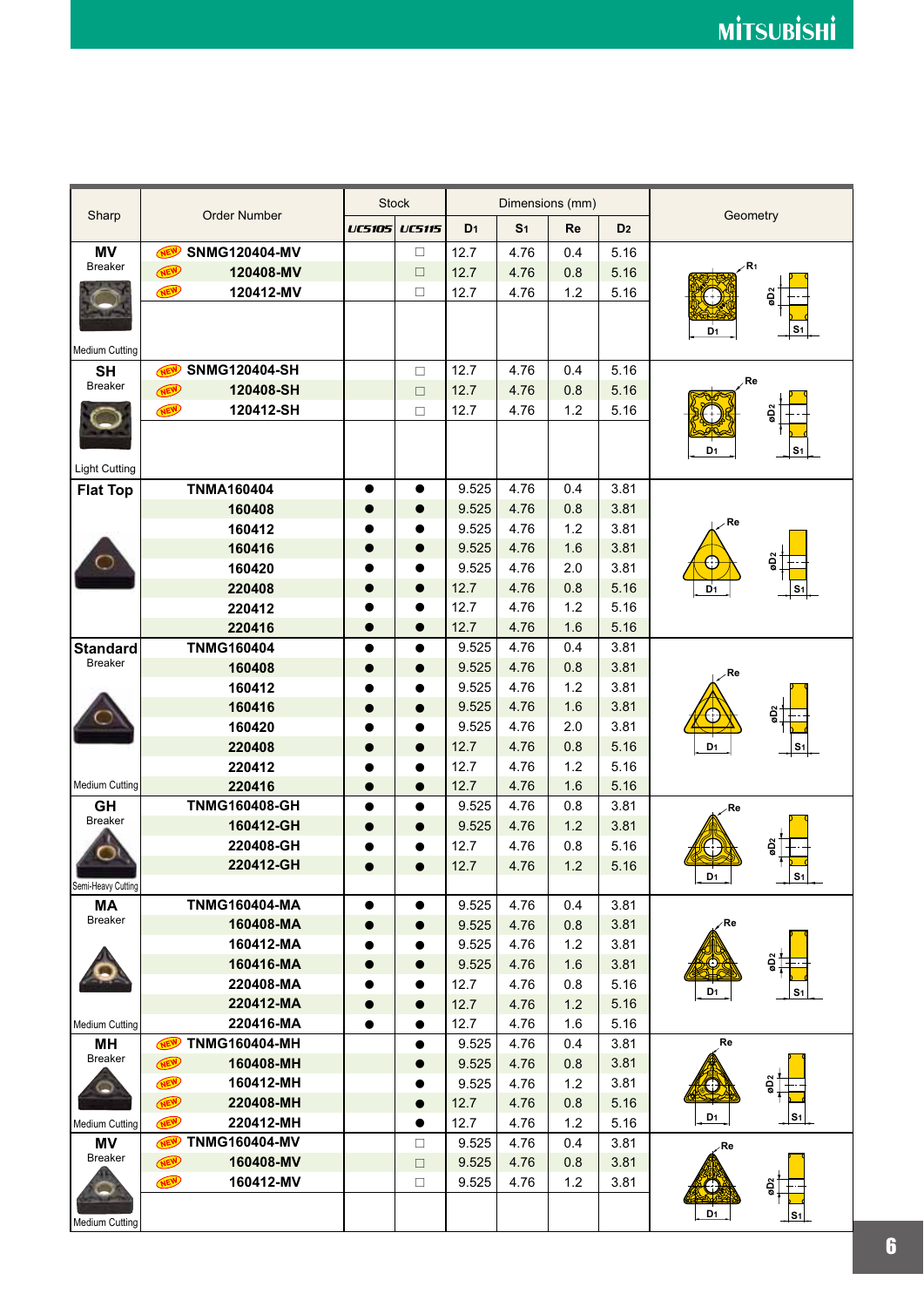# UC5105/UC5115

### **Inserts**

## a**Negative Insert (With hole)**

|                                         | <b>Stock</b><br>Dimensions (mm)    |               |               |                |                |         |                |                                                                  |
|-----------------------------------------|------------------------------------|---------------|---------------|----------------|----------------|---------|----------------|------------------------------------------------------------------|
| Sharp                                   | <b>Order Number</b>                | <b>UC5105</b> | <b>UC5115</b> | D <sub>1</sub> | S <sub>1</sub> | Re      | D <sub>2</sub> | Geometry                                                         |
| <b>SH</b>                               | <b>TNMG160404-SH</b><br>NEW        |               | □             | 9.525          | 4.76           | 0.4     | 3.81           | Re                                                               |
| <b>Breaker</b>                          | <b>NEW</b><br>160408-SH            |               | $\Box$        | 9.525          | 4.76           | 0.8     | 3.81           |                                                                  |
| <b>Light Cutting</b>                    |                                    |               |               |                |                |         |                | øD <sub>2</sub><br>D <sub>1</sub><br>S1                          |
| <b>MW</b>                               | <b>TNMX160408-MW</b>               | $\Box$        | $\Box$        | 9.525          | 4.76           | 0.8     | 3.81           |                                                                  |
| <b>Breaker</b>                          | 160412-MW                          | $\Box$        | $\Box$        | 9.525          | 4.76           | 1.2     | 3.81           | Re                                                               |
| <b>Medium Cutting</b><br>(Wiper)        |                                    |               |               |                |                |         |                | o <sub>D2</sub><br>$\bigcup$<br>D <sub>1</sub><br>S <sub>1</sub> |
| <b>Standard</b>                         | <b>VNMG160404</b>                  | $\bullet$     | $\bullet$     | 9.525          | 4.76           | 0.4     | 3.81           | Re<br>$\sqrt{35^\circ}$                                          |
| <b>Breaker</b>                          | 160408                             | $\bullet$     | $\bullet$     | 9.525          | 4.76           | 0.8     | 3.81           |                                                                  |
| о.<br><b>Medium Cutting</b>             | 160412                             | ●             | $\bullet$     | 9.525          | 4.76           | 1.2     | 3.81           | D <sub>1</sub><br>s                                              |
| <b>MA</b>                               | <b>VNMG160404-MA</b>               |               | 0             | 9.525          | 4.76           | 0.4     | 3.81           | Re                                                               |
| <b>Breaker</b>                          | 160408-MA                          |               |               | 9.525          | 4.76           | 0.8     | 3.81           | $\sqrt{35^\circ}$                                                |
| <b>Medium Cutting</b>                   |                                    |               |               |                |                |         |                | D <sub>1</sub><br>S <sub>1</sub>                                 |
| <b>MH</b>                               | <b>VNMG160404-MH</b><br>NEW        |               | $\bullet$     | 9.525          | 4.76           | 0.4     | 3.81           | $Re \sqrt{35^\circ}$                                             |
| <b>Breaker</b>                          | (NEW)<br>160408-MH                 |               | $\bullet$     | 9.525          | 4.76           | 0.8     | 3.81           |                                                                  |
| <b>Medium Cutting</b>                   |                                    |               |               |                |                |         |                | D <sub>1</sub><br>S <sub>1</sub>                                 |
| <b>MV</b>                               | <b>VNMG160404-MV</b><br><b>NEW</b> |               | $\Box$        | 9.525          | 4.76           | 0.4     | 3.81           | Re                                                               |
| <b>Breaker</b><br><b>Medium Cutting</b> | NEW<br>160408-MV                   |               | $\Box$        | 9.525          | 4.76           | 0.8     | 3.81           | $\backslash 35^\circ$<br>n<br>S <sub>1</sub><br>D <sub>1</sub>   |
| <b>Flat Top</b>                         | <b>WNMA080404</b>                  |               |               | 12.7           | 4.76           | 0.4     | 5.16           | $80^{\circ}$                                                     |
|                                         | 080408                             |               |               | 12.7           | 4.76           | 0.8     | 5.16           |                                                                  |
|                                         | 080412                             |               |               | 12.7           | 4.76           | $1.2\,$ | 5.16           |                                                                  |
|                                         | 080416                             | $\bullet$     | $\bullet$     | 12.7           | 4.76           | 1.6     | 5.16           | øD <sub>2</sub><br>$\oplus$                                      |
|                                         |                                    |               |               |                |                |         |                | D <sub>1</sub><br>S <sub>1</sub><br>Re                           |
| <b>Standard</b><br><b>Breaker</b>       | <b>WNMG080404</b>                  | $\bullet$     | $\bullet$     | 12.7           | 4.76           | 0.4     | 5.16           | $80^\circ$                                                       |
|                                         | 080408                             | $\bullet$     | $\bullet$     | 12.7           | 4.76           | 0.8     | 5.16           |                                                                  |
|                                         | 080412                             |               |               | 12.7           | 4.76           | 1.2     | 5.16           |                                                                  |
| Medium Cutting                          | 080416                             | $\bullet$     | $\bullet$     | 12.7           | 4.76           | 1.6     | 5.16           | øD <sub>2</sub><br>D <sub>1</sub><br>Re<br>S <sub>1</sub>        |
| <b>GH</b>                               | <b>WNMG080408-GH</b>               | $\bullet$     | $\bullet$     | 12.7           | 4.76           | 0.8     | 5.16           | $80^\circ$                                                       |
| Breaker<br>Semi-Heavy<br>Cutting        | 080412-GH                          | $\bullet$     | $\bullet$     | 12.7           | 4.76           | $1.2$   | 5.16           | $\bigcirc$<br>øD2<br>D <sub>1</sub><br>Re<br>S <sub>1</sub>      |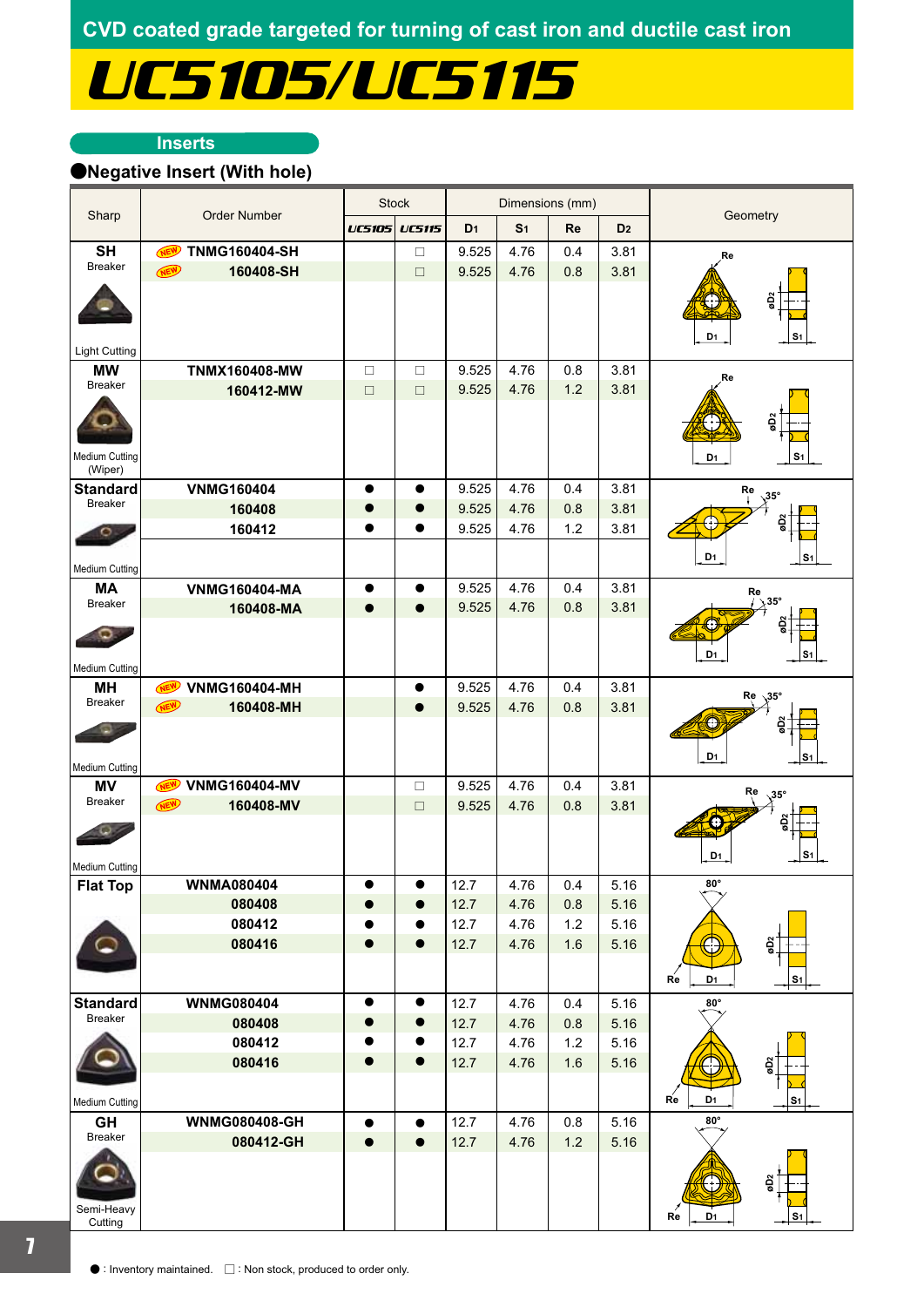|                                 |                                    |               | <b>Stock</b>  |                |                | Dimensions (mm) |                | Geometry                               |
|---------------------------------|------------------------------------|---------------|---------------|----------------|----------------|-----------------|----------------|----------------------------------------|
| Sharp                           | <b>Order Number</b>                | <b>UC5105</b> | <b>UC5115</b> | D <sub>1</sub> | S <sub>1</sub> | Re              | D <sub>2</sub> |                                        |
| <b>MA</b>                       | <b>WNMG080404-MA</b>               | ●             | $\bullet$     | 12.7           | 4.76           | 0.4             | 5.16           | $80^\circ$                             |
| <b>Breaker</b>                  | 080408-MA                          |               | 0             | 12.7           | 4.76           | 0.8             | 5.16           |                                        |
|                                 | 080412-MA                          |               |               | 12.7           | 4.76           | 1.2             | 5.16           |                                        |
|                                 | 080416-MA                          | $\bullet$     | $\bullet$     | 12.7           | 4.76           | 1.6             | 5.16           | ⊕                                      |
|                                 |                                    |               |               |                |                |                 |                |                                        |
| Medium Cutting                  |                                    |               |               |                |                |                 |                | Re<br>D <sub>1</sub><br>s              |
| MН                              | <b>WNMG080404-MH</b><br><b>NEW</b> |               | $\bullet$     | 12.7           | 4.76           | 0.4             | 5.16           | $80^\circ$                             |
| <b>Breaker</b>                  | NEW<br>080408-MH                   |               | $\bullet$     | 12.7           | 4.76           | 0.8             | 5.16           |                                        |
|                                 | 080412-MH<br><b>NEW</b>            |               | $\bullet$     | 12.7           | 4.76           | 1.2             | 5.16           |                                        |
|                                 |                                    |               |               |                |                |                 |                | Ο<br>õ                                 |
|                                 |                                    |               |               |                |                |                 |                |                                        |
| <b>Medium Cutting</b>           |                                    |               |               |                |                |                 |                | Re<br>D <sub>1</sub><br>S1             |
| <b>MV</b>                       | <b>WNMG080404-MV</b><br><b>NEW</b> |               | $\Box$        | 12.7           | 4.76           | 0.4             | 5.16           | $80^\circ$                             |
| <b>Breaker</b>                  | NEW<br>080408-MV                   |               | $\Box$        | 12.7           | 4.76           | 0.8             | 5.16           |                                        |
|                                 | 080412-MV<br>NEW                   |               | $\Box$        | 12.7           | 4.76           | 1.2             | 5.16           |                                        |
|                                 |                                    |               |               |                |                |                 |                | 0<br>øD <sub>2</sub>                   |
|                                 |                                    |               |               |                |                |                 |                |                                        |
| <b>Medium Cutting</b>           |                                    |               |               |                |                |                 |                | Re<br>D <sub>1</sub><br>S <sub>1</sub> |
| <b>MW</b>                       | <b>WNMG060408-MW</b>               | $\Box$        | $\Box$        | 9.525          | 4.76           | 0.8             | 3.81           | $80^\circ$                             |
| <b>Breaker</b>                  | 060412-MW                          | $\Box$        | $\Box$        | 9.525          | 4.76           | 1.2             | 3.81           |                                        |
|                                 | 080408-MW                          | $\bullet$     | $\bullet$     | 12.7           | 4.76           | 0.8             | 5.16           |                                        |
|                                 | 080412-MW                          | $\bullet$     | $\bullet$     | 12.7           | 4.76           | 1.2             | 5.16           | $\bigodot$                             |
| Medium Cutting                  |                                    |               |               |                |                |                 |                |                                        |
| (Wiper)                         |                                    |               |               |                |                |                 |                | Re<br>D <sub>1</sub><br>S <sub>1</sub> |
| <b>SH</b>                       | <b>WNMG080404-SH</b><br><b>NEW</b> |               | $\Box$        | 12.7           | 4.76           | 0.4             | 5.16           | $80^\circ$                             |
| <b>Breaker</b>                  | <b>NEW</b><br>080408-SH            |               | $\Box$        | 12.7           | 4.76           | 0.8             | 5.16           |                                        |
|                                 | 080412-SH<br>NEW                   |               | $\Box$        | 12.7           | 4.76           | 1.2             | 5.16           |                                        |
|                                 |                                    |               |               |                |                |                 |                | øD2<br>Œ                               |
|                                 |                                    |               |               |                |                |                 |                |                                        |
| <b>Light Cutting</b>            |                                    |               |               |                |                |                 |                | Ré<br>D <sub>1</sub><br>S <sub>1</sub> |
| <b>SW</b>                       | <b>WNMG080404-SW</b><br><b>NEW</b> |               | $\bullet$     | 12.7           | 4.76           | 0.4             | 5.16           | $80^\circ$                             |
| <b>Breaker</b>                  | <b>NEW</b><br>080408-SW            |               | $\bullet$     | 12.7           | 4.76           | 0.8             | 5.16           |                                        |
|                                 |                                    |               |               |                |                |                 |                |                                        |
|                                 |                                    |               |               |                |                |                 |                | 0<br>ខ្ព                               |
|                                 |                                    |               |               |                |                |                 |                |                                        |
| <b>Light Cutting</b><br>(Wiper) |                                    |               |               |                |                |                 |                | Re<br>D <sub>1</sub><br>s٠             |

# a**Negative Insert (Without hole)**

|       | Order Number      | <b>Stock</b>  |               |                | Dimensions (mm) |     |                          | Geometry                         |
|-------|-------------------|---------------|---------------|----------------|-----------------|-----|--------------------------|----------------------------------|
| Sharp |                   | <b>UC5105</b> | <b>UC5115</b> | D <sub>1</sub> | S <sub>1</sub>  | Re  | D <sub>2</sub>           |                                  |
|       | <b>SNMN120408</b> | $\bullet$     | $\bullet$     | 12.7           | 4.76            | 0.8 | -                        | $\angle$ Re                      |
|       | 120412            | $\bullet$     | $\bullet$     | 12.7           | 4.76            | 1.2 | $\overline{\phantom{m}}$ |                                  |
|       | 120416            | $\bullet$     | $\bullet$     | 12.7           | 4.76            | 1.6 | –                        |                                  |
|       |                   |               |               |                |                 |     |                          | D <sub>1</sub><br>S <sub>1</sub> |
|       | <b>TNMN160408</b> | $\bullet$     | $\bullet$     | 9.525          | 4.76            | 0.8 | –                        | ⊥∕Re                             |
|       | 160412            | $\bullet$     | $\bullet$     | 9.525          | 4.76            | 1.2 |                          |                                  |
|       | 160416            | $\bullet$     | $\bullet$     | 9.525          | 4.76            | 1.6 |                          |                                  |
|       | 160420            | $\bullet$     | $\bullet$     | 9.525          | 4.76            | 2.0 |                          | S <sub>1</sub><br>D <sub>1</sub> |
|       |                   |               |               |                |                 |     |                          |                                  |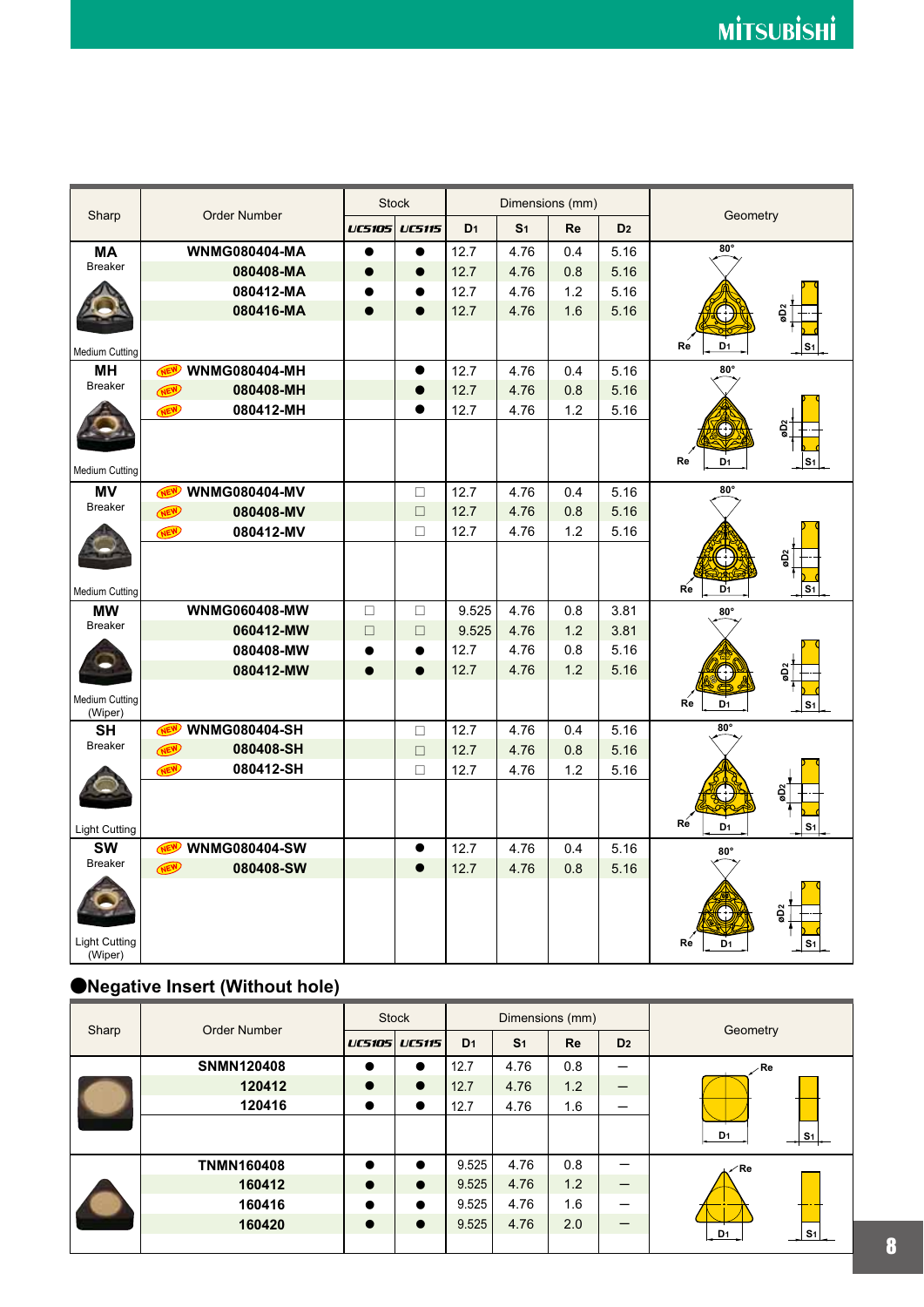# UC5105/UC5115

### **Inserts**

## a**Positive Insert (With hole)**

|                                   |                                    |               | <b>Stock</b>     |                |                | Dimensions (mm) |                |                                                |
|-----------------------------------|------------------------------------|---------------|------------------|----------------|----------------|-----------------|----------------|------------------------------------------------|
| Sharp                             | <b>Order Number</b>                | <b>UC5105</b> | <b>UC5115</b>    | D <sub>1</sub> | S <sub>1</sub> | Re              | D <sub>2</sub> | Geometry                                       |
| <b>Standard</b>                   | <b>CCMT060204</b>                  |               | $\bullet$        | 6.35           | 2.38           | 0.4             | 2.8            |                                                |
| <b>Breaker</b>                    | NEW<br>060208                      |               | $\Box$           | 6.35           | 2.38           | 0.8             | 2.8            | øD <sub>2</sub><br>Re<br>Re                    |
|                                   | 09T304                             |               |                  | 9.525          | 3.97           | 0.4             | 4.4            |                                                |
|                                   | 09T308                             |               | O                | 9.525          | 3.97           | 0.8             | 4.4            |                                                |
|                                   | 120404                             |               | $\bullet$        | 12.7           | 4.76           | 0.4             | 5.5            |                                                |
|                                   | 120408                             |               | $\bullet$        | 12.7           | 4.76           | 0.8             | 5.5            | $80^\circ$<br>D <sub>1</sub><br>S1             |
| Medium Cutting                    | 120412                             |               | $\Box$           | 12.7           | 4.76           | 1.2             | 5.5            |                                                |
| <b>MW</b>                         | <b>CCMT120404-MW</b><br><b>NEW</b> |               | $\Box$           | 12.7           | 4.76           | 0.4             | 5.5            | Re<br>Re                                       |
| Breaker                           | NEW<br>120408-MW                   |               | $\Box$           | 12.7           | 4.76           | 0.8             | 5.5            | õ                                              |
| Medium Cutting                    |                                    |               |                  |                |                |                 |                | D <sub>1</sub><br>$80^\circ$                   |
| (Wiper)                           |                                    |               |                  |                |                |                 |                |                                                |
| <b>SW</b><br><b>Breaker</b>       | <b>CCMT060204-SW</b><br>NEW<br>NEW |               | $\Box$<br>$\Box$ | 6.35           | 2.38           | 0.4             | 2.8<br>4.4     | øD2<br>Re                                      |
|                                   | 09T302-SW<br>09T304-SW<br>NEW      |               | $\Box$           | 9.525<br>9.525 | 3.97<br>3.97   | 0.2<br>0.4      | 4.4            | Ŗe                                             |
|                                   |                                    |               |                  |                |                |                 |                |                                                |
| <b>Light Cutting</b><br>(Wiper)   |                                    |               |                  |                |                |                 |                | D <sub>1</sub><br>80°                          |
| <b>Flat Top</b>                   | <b>CCMW060204</b>                  | $\bullet$     | $\bullet$        | 6.35           | 2.38           | 0.4             | 2.8            | øD <sub>2</sub><br>Re<br>Re                    |
|                                   | 09T304                             | e             |                  | 9.525          | 3.97           | 0.4             | 4.4            |                                                |
|                                   | 09T308                             |               | $\bullet$        | 9.525          | 3.97           | 0.8             | 4.4            |                                                |
|                                   | 120404                             | O             | $\bullet$        | 12.7           | 4.76           | 0.4             | 5.5            |                                                |
|                                   | 120408                             |               | $\bullet$        | 12.7           | 4.76           | 0.8             | 5.5            | $80^\circ$<br>D <sub>1</sub><br>S <sub>1</sub> |
|                                   | 120412                             | $\Box$        | $\Box$           | 12.7           | 4.76           | 1.2             | 5.5            |                                                |
| <b>Standard</b><br><b>Breaker</b> | <b>DCMT070204</b>                  |               | $\Box$           | 6.35           | 2.38           | 0.4             | 2.8            | øD2<br>Re<br>$55^\circ$                        |
|                                   | <b>NEW</b><br>070208               |               | $\Box$           | 6.35           | 2.38           | 0.8             | 2.8            |                                                |
|                                   | 11T304                             |               | $\bullet$        | 9.525          | 3.97           | 0.4             | 4.4            |                                                |
|                                   | 11T308                             |               | $\bullet$        | 9.525          | 3.97           | 0.8             | 4.4            |                                                |
|                                   | 150404                             |               | $\Box$           | 12.7           | 4.76           | 0.4             | 5.5            | D <sub>1</sub><br>S <sub>1</sub>               |
| Medium Cutting                    | 150408<br><b>DCMW070204</b>        |               | $\Box$           | 12.7           | 4.76           | 0.8             | 5.5<br>2.8     |                                                |
| <b>Flat Top</b>                   |                                    | $\Box$        | $\Box$           | 6.35<br>9.525  | 2.38           | 0.4             |                | øD2<br>Re<br>$\triangle$ 55°                   |
|                                   | 11T304<br>11T308                   |               |                  | 9.525          | 3.97           | 0.4             | 4.4            |                                                |
|                                   | 150404                             |               | e<br>$\Box$      | 12.7           | 3.97<br>4.76   | 0.8<br>0.4      | 4.4<br>5.5     |                                                |
|                                   | 150408                             |               |                  | 12.7           | 4.76           | 0.8             | 5.5            |                                                |
|                                   |                                    | $\Box$        | $\Box$           |                |                |                 |                | D1<br>S <sub>1</sub>                           |
| <b>Standard</b>                   | <b>RCMX1204M0</b>                  |               | $\bullet$        | 12             | 4.76           | —               | 4.2            |                                                |
| <b>Breaker</b>                    |                                    |               |                  |                |                |                 |                | D <sub>1</sub><br>S <sub>1</sub>               |
| <b>Standard</b>                   | <b>SCMT09T304</b>                  |               | $\bullet$        | 9.525          | 3.97           | 0.4             | 4.4            |                                                |
| <b>Breaker</b>                    | 09T308                             |               | 0                | 9.525          | 3.97           | 0.8             | 4.4            | øDz<br>Re                                      |
|                                   | 120404                             |               |                  | 12.7           | 4.76           | 0.4             | 5.5            |                                                |
|                                   | 120408                             |               | $\bullet$        | 12.7           | 4.76           | 0.8             | 5.5            |                                                |
|                                   | 120412                             |               | $\Box$           | 12.7           | 4.76           | 1.2             | $5.5\,$        | D1                                             |
| Medium Cutting                    |                                    |               |                  |                |                |                 |                |                                                |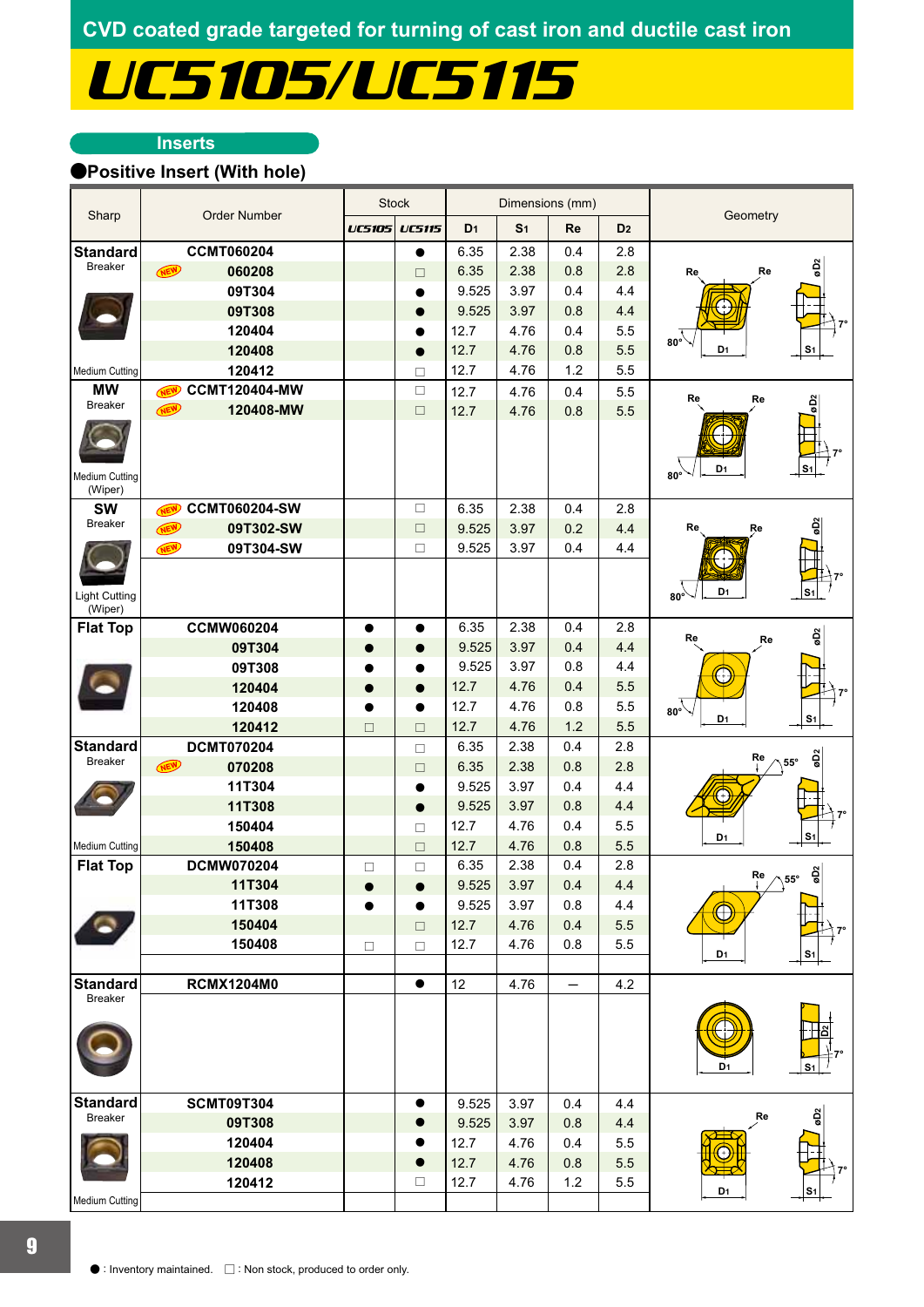| Sharp           | <b>Order Number</b> |               | <b>Stock</b>  |                | Dimensions (mm) |           |                | Geometry               |
|-----------------|---------------------|---------------|---------------|----------------|-----------------|-----------|----------------|------------------------|
|                 |                     | <b>UC5105</b> | <b>UC5115</b> | D <sub>1</sub> | S <sub>1</sub>  | <b>Re</b> | D <sub>2</sub> |                        |
| <b>Flat Top</b> | <b>SCMW09T304</b>   | $\bullet$     | $\bullet$     | 9.525          | 3.97            | 0.4       | 4.4            |                        |
|                 | 09T308              |               | $\bullet$     | 9.525          | 3.97            | 0.8       | 4.4            | øD2<br>Re              |
|                 | 120404              |               | $\bullet$     | 12.7           | 4.76            | 0.4       | 5.5            |                        |
|                 | 120408              | $\bullet$     | $\bullet$     | 12.7           | 4.76            | 0.8       | 5.5            |                        |
|                 | 120412              |               | $\Box$        | 12.7           | 4.76            | 1.2       | 5.5            | D <sub>1</sub>         |
|                 |                     |               |               |                |                 |           |                |                        |
| <b>Standard</b> | <b>TCMT110204</b>   |               | $\Box$        | 6.35           | 2.38            | 0.4       | 2.8            | øD2<br>Re              |
| <b>Breaker</b>  | 16T304              |               | $\bullet$     | 9.525          | 3.97            | 0.4       | 4.4            |                        |
|                 | 16T308              |               | $\bullet$     | 9.525          | 3.97            | 0.8       | 4.4            |                        |
|                 |                     |               |               |                |                 |           |                |                        |
|                 |                     |               |               |                |                 |           |                | D <sub>1</sub>         |
| Medium Cutting  |                     |               |               |                |                 |           |                |                        |
| <b>Flat Top</b> | <b>TCMW110204</b>   | $\Box$        | $\Box$        | 6.35           | 2.38            | 0.4       | 2.8            | øD2<br>Re              |
|                 | 16T304              | $\bullet$     | $\bullet$     | 9.525          | 3.97            | 0.4       | 4.4            |                        |
|                 | 16T308              | $\bullet$     | $\bullet$     | 9.525          | 3.97            | 0.8       | 4.4            |                        |
|                 |                     |               |               |                |                 |           |                |                        |
|                 |                     |               |               |                |                 |           |                | D1                     |
| <b>Standard</b> | <b>VCMT160404</b>   |               | $\Box$        | 9.525          | 4.76            | 0.4       | 4.4            |                        |
| <b>Breaker</b>  | 160408              |               | $\bullet$     | 9.525          | 4.76            | 0.8       | 4.4            | 2g<br>Re<br>$35^\circ$ |
|                 |                     |               |               |                |                 |           |                | O                      |
|                 |                     |               |               |                |                 |           |                |                        |
|                 |                     |               |               |                |                 |           |                | D <sub>1</sub>         |
| Medium Cutting  |                     |               |               |                |                 |           |                |                        |
| <b>Flat Top</b> | <b>VCMW160404</b>   | $\Box$        | $\Box$        | 9.525          | 4.76            | 0.4       | 4.4            |                        |
|                 | 160408              | $\bullet$     | $\bullet$     | 9.525          | 4.76            | 0.8       | 4.4            | Re<br>$35^\circ$       |
|                 |                     |               |               |                |                 |           |                |                        |
|                 |                     |               |               |                |                 |           |                |                        |
|                 |                     |               |               |                |                 |           |                | D <sub>1</sub>         |
|                 |                     |               |               |                |                 |           |                |                        |

# a**Positive Insert (Without hole)**

| Sharp | <b>Order Number</b> | <b>Stock</b> |                      | Dimensions (mm) |                |           |                |                                         |
|-------|---------------------|--------------|----------------------|-----------------|----------------|-----------|----------------|-----------------------------------------|
|       |                     |              | <i>UC5105 UC5115</i> | D <sub>1</sub>  | S <sub>1</sub> | <b>Re</b> | D <sub>2</sub> | Geometry                                |
|       | <b>TPMN110304</b>   |              |                      | 6.35            | 3.18           | 0.4       |                | ∕.Re<br>$11^{\circ}$<br>$\frac{D_1}{2}$ |
|       | 110308              | $\bullet$    |                      | 6.35            | 3.18           | 0.8       |                |                                         |
|       | 160304              | $\bullet$    |                      | 9.525           | 3.18           | 0.4       |                |                                         |
|       | 160308              | $\bullet$    |                      | 9.525           | 3.18           | 0.8       | –              |                                         |
|       | 160312              |              |                      | 9.525           | 3.18           | 1.2       |                |                                         |
|       | 220408              |              |                      | 12.7            | 4.76           | 0.8       | –              |                                         |